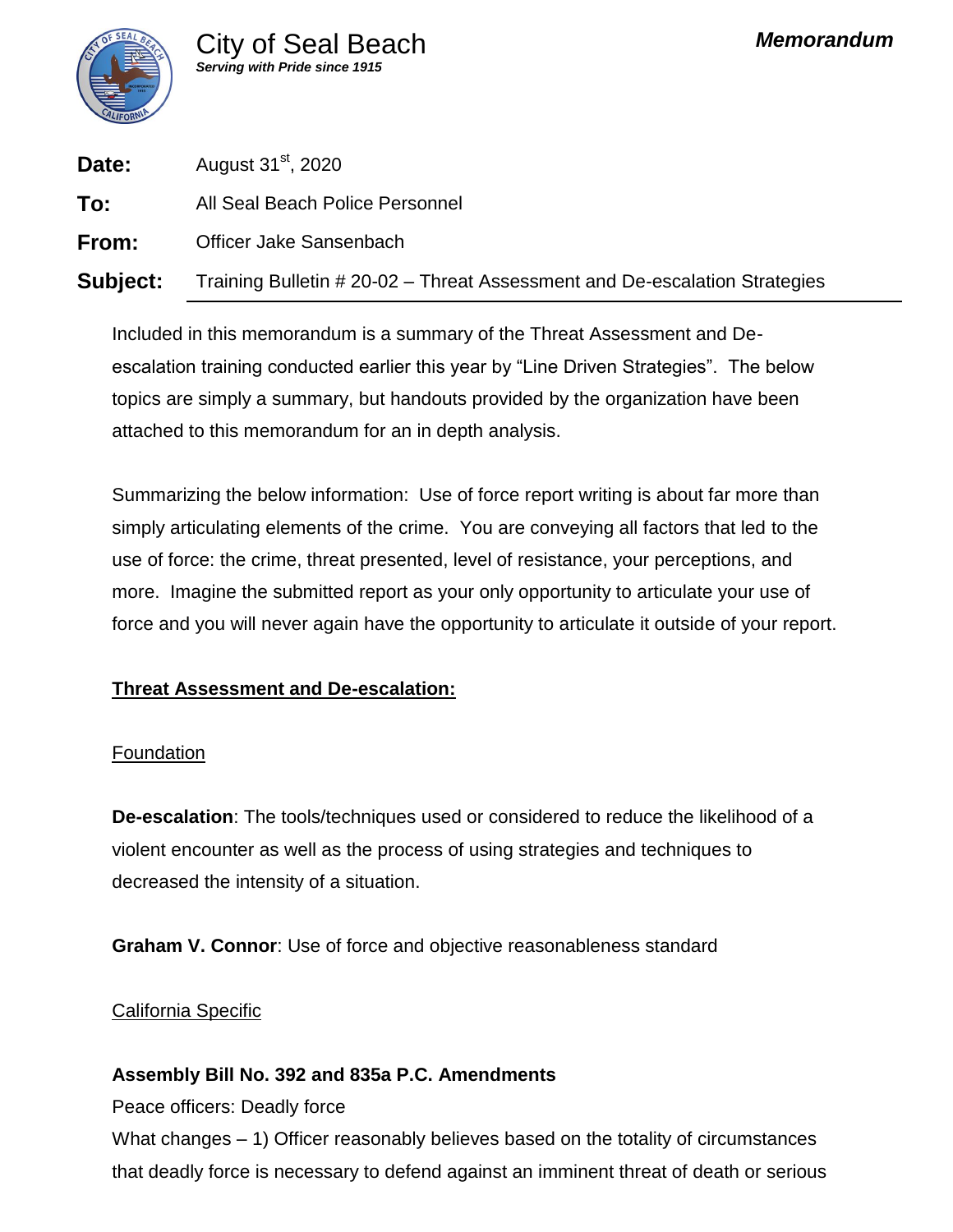bodily injury to the officer or to another person or 2) to apprehend a fleeing person for a felony that threatened or resulted in death or serious bodily injury, if the officer reasonably believes the person will cause death or serious bodily injury to another unless the person is immediately apprehended

835a (a) (2) P.C. *As set forth below, it is the intent of the Legislature that peace officers use deadly force only when necessary in defense of human life. In determining whether deadly force is necessary, officers shall evaluate each situation in light of the particular circumstances of each case, and shall use other available resources and techniques if reasonably safe and feasible to an objectively reasonable officer*.

### In The Field

De-escalation; what does it mean and how do we achieve it?

In reality Law Enforcement has been carrying out the act of de-escalation for decades, we simply do not articulate our actions to that end well enough.

Consider: What are you doing before and during a high stress, high volatility incident?

- Pre-incident tactics are in fact de-escalation techniques
	- o Perimeters
	- o Less lethal requests
	- o Premise history
	- o Prior contacts
	- o Specific training of officers on scene (C.N.T., S.W.A.T., verbal communication training, and more)
	- o Airship requests
	- o Phone calls into location / to an individual and requests made (step outside, basic conversation, etc.)
	- o Outside agency assistance
	- o Evacuating nearby homes/businesses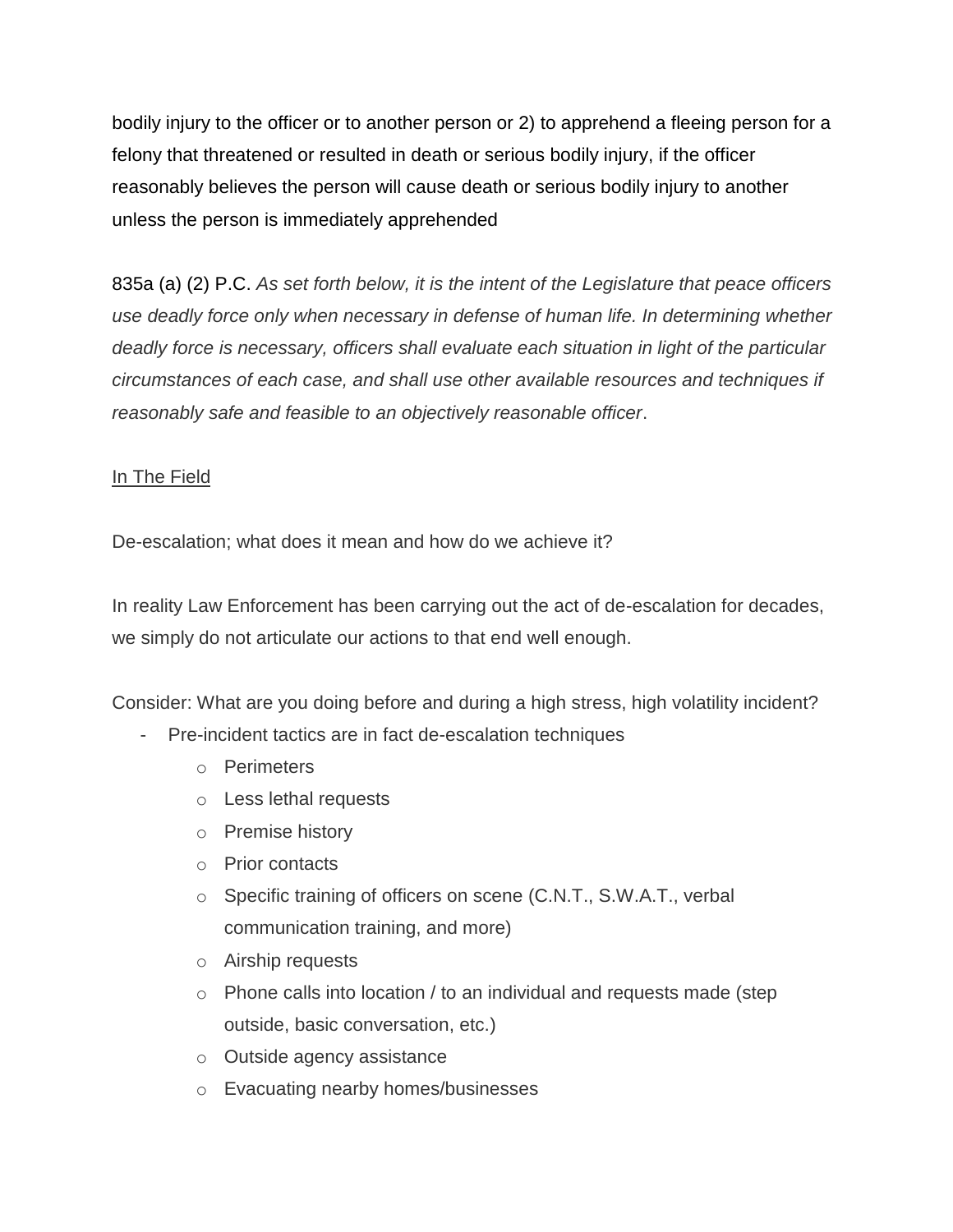$\circ$  Etc.

All of the above are examples of de-escalation techniques used by officers on a daily basis due to the fact that they are done to reduce the likelihood of a tragic outcome and provide the suspect safe and reasonable alternatives other than a use of force. However, these factors likely do not make it into use of force reports to articulate actions leading up to the use of force.

Consider the "Call Preparation Model" **I.M.O.**

**I**dentify the crime/problem **M**ost likely outcome **O**ne alternative to the initial response (preferably over the radio if possible)

Include that with thorough threat assessments:

- What are the threats to:
	- o Public
	- o Officer
	- o Suspect
- Does the suspect possess:
	- o Opportunity
	- o Means
	- o Ability
	- o Intent
- Do you have the means to reduce the above "suspect possess" factors prior to a use of force?

Further, try to enhance contact/cover officer success

- Information gathering prior to contact when possible: call/premise history and more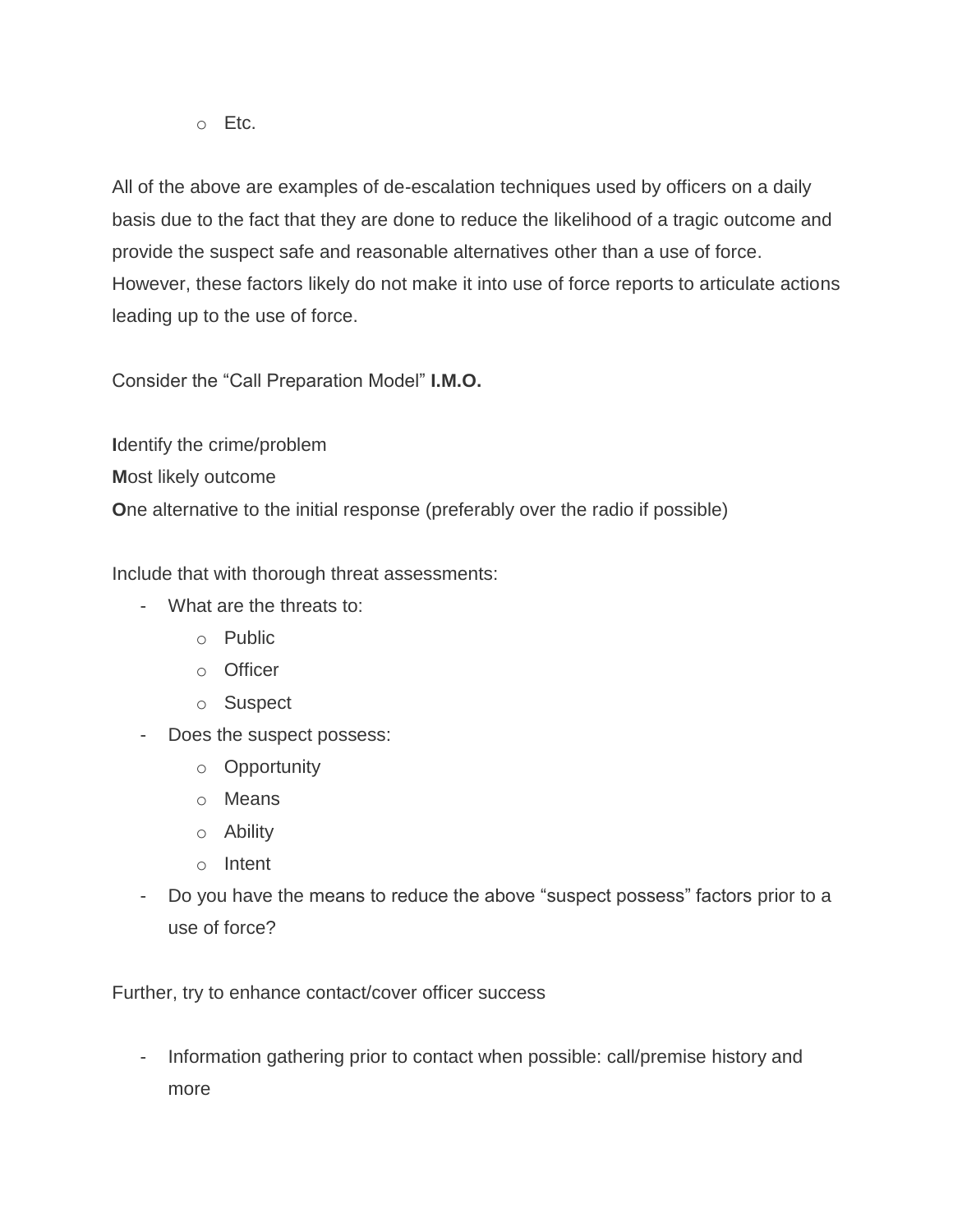- Refrain from "poking the bear": No need to unnecessarily bother the subject. Keep emotions in check for yourself and your partner
- Tactical repositioning: It may be better to reposition ourselves rather than force an issue. Not just physically, but mentally as well. For example, not pushing small issues. Instead letting smaller issues go in order to focus on larger and more complicated ones

## **Use of Force, De-escalation, Report Writing, and Articulating Facts**

Most often we, as we have been taught, write our reports STRICTLY to the elements of the crime. For a crime report, this is perfectly fine. Regarding a use of force report, this can fail to genuinely articulate what was occurring at the time. It benefits officers to articulate their thoughts, feelings, emotions, perceived threats, suspect actions, and more.

What are judges and juries likely focused on and considering **IN ADDITION** to elements of the crime?

Three factors:

- 1. Crime
- 2. Threat
- 3. Resistance

Juries and judges are often less concerned with the elements of the crime. The elements of the crime and fulfillment of those elements provide officers with the authority to arrest and articulate facts for court proceedings, but do not thoroughly convey the factors leading to a use of force. Your report should convey all of those factors.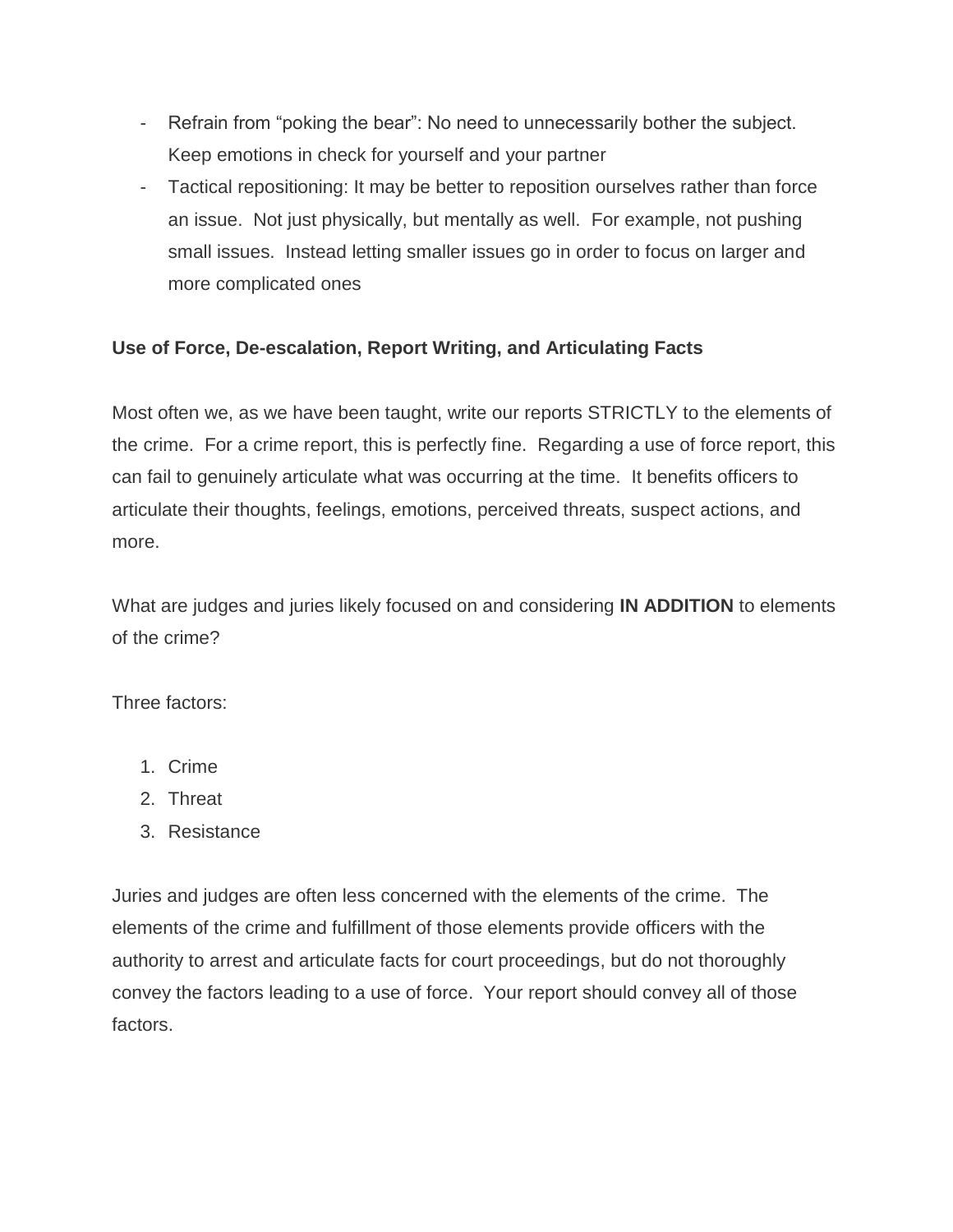# **Consider what may occur AFTER the criminal trial has concluded and your report is used as the ONLY item to convey why you carried out the actions you did.**

Crime, threat, and resistance, to include duration and intensity of resistance, more accurately convey an officer's reason for using force and the type of force used.

Crime: depending on the type of crime can convey the immediacy of a threat from the onset. Articulate the crime, how committed, weapons used, statements made, etc.

Threat: what threat does the suspect present to the public, to officers, and to themselves? Can that threat result in further death or serious bodily injury? What is the immediacy of that threat?

Resistance: What is the intensity and duration of the resistance? Does it involve significant violence? What level of threat does it pose to the public, officers, and the suspect themselves?

### **Pre-Incident Staging**:

Refrain from setting the stage via the radio prior to being aware of all factors. We tend to get into the habit of asking for back-up units for very specific reasons i.e.: "Follow for a D.U.I.," "Follow for a 5150 evaluation" etc.

We set the stage for a VERY specific type of response before being aware of the totality of factors. This radio traffic can come into play at later stages of a use of force investigation in a detrimental way. Consider all factors before making assumptions about the type of call for service.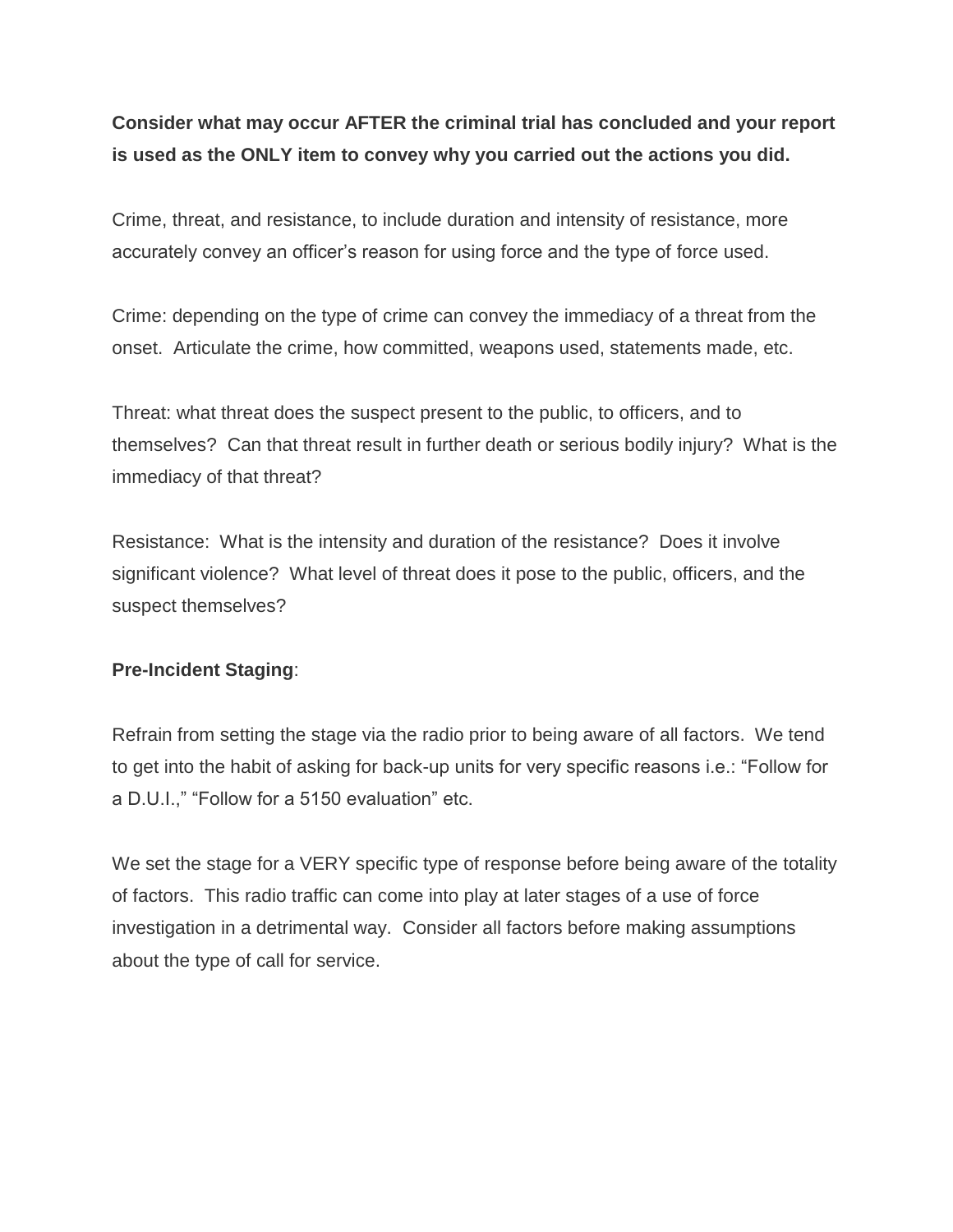### Report Writing

Using all of the above notes, we come to the final conclusion. Report writing and articulating use of force. How to the above notes help us articulate that?

First, questioning our own use of force:

- 1. What questions are we asking ourselves?
- 2. What questions do we need to answer in order to paint a better picture of a use of force and the type of force used?

### Addressing Contemporary Problems

Our goal is to address issues we often face in law enforcement that can affect our reports in unintended and unforeseen ways:

- Public statements, whether true or false, to media after the fact
- Video, whether edited or unedited, unknown to use that can be shared via social media
- Criticism from points of view not well versed in police tactics or use of force
- More

Not only do we need to provide detailed and articulate facts, we need to convey the reasoning for our use of force utilizing the factors mentioned in the above notes.

Simply put, our goal with use of force report writing is simple;

Help the public understand **WHY** force was used in the manner it was.

So, when writing your report using the notes in this bulletin, you are working towards the following: